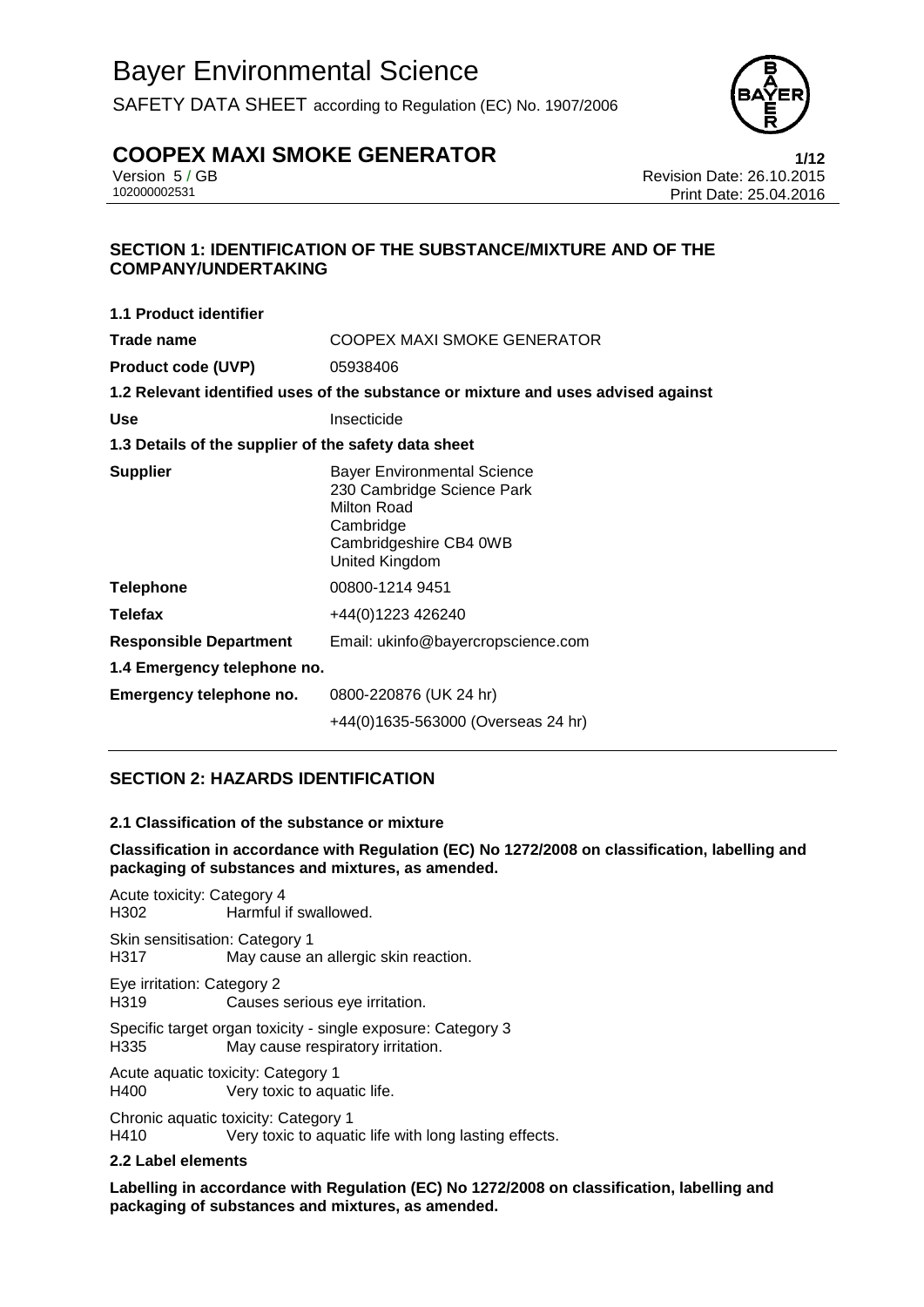SAFETY DATA SHEET according to Regulation (EC) No. 1907/2006



# **COOPEX MAXI SMOKE GENERATOR**<br>Version 5/GB<br>Revision Date: 26.10.2015

Version 5 / GB Revision Date: 26.10.2015 Print Date: 25.04.2016

Hazard label for supply/use required.

#### **Hazardous components which must be listed on the label:**

- Permethrin
- Potassium chlorate



**Signal word:** Warning

#### **Hazard statements**

| H302   | Harmful if swallowed.                                                                |
|--------|--------------------------------------------------------------------------------------|
| H317   | May cause an allergic skin reaction.                                                 |
| H319   | Causes serious eye irritation.                                                       |
| H335   | May cause respiratory irritation.                                                    |
| H410   | Very toxic to aquatic life with long lasting effects.                                |
| EUH401 | To avoid risks to human health and the environment, comply with the instructions for |
|        | use.                                                                                 |
|        |                                                                                      |

#### **Precautionary statements**

P280 Wear protective gloves/protective clothing/eye protection/face protection. P308 + P311 IF exposed or concerned: Call a POISON CENTER/ doctor/ physician. P501 Dispose of contents/container to a licensed hazardous-waste disposal contractor or collection site except for empty clean containers which can be disposed of as nonhazardous waste.

#### **2.3 Other hazards**

Cutaneous sensations may occur, such as burning or stinging on the face and mucosae. However, these sensations cause no lesions and are of a transitory nature (max. 24 hours). Ignites readily. Product burns without a flame to give a dense white harmful smoke.

### **SECTION 3: COMPOSITION/INFORMATION ON INGREDIENTS**

#### **3.2 Mixtures**

#### **Chemical nature**

Smoke generator (FU) Permethrin 25/75 13.5% w/w

#### **Hazardous components**

Hazard statements according to Regulation (EC) No. 1272/2008

| <b>Name</b>        | CAS-No./                            | <b>Classification</b>                                                                                              | <b>Conc.</b> [%] |  |
|--------------------|-------------------------------------|--------------------------------------------------------------------------------------------------------------------|------------------|--|
|                    | $EC-No. /$<br><b>REACH Reg. No.</b> | <b>Regulation (EC) No</b><br>1272/2008                                                                             |                  |  |
| Permethrin         | 52645-53-1<br>258-067-9             | Acute Tox. 4, H332<br>Acute Tox. 4, H302<br>Aquatic Chronic 1, H410<br>Aquatic Acute 1, H400<br>Skin Sens. 1, H317 | 13.50            |  |
| Potassium chlorate | 3811-04-9                           | Acute Tox. 4, H302                                                                                                 | $> 1.00 - c$     |  |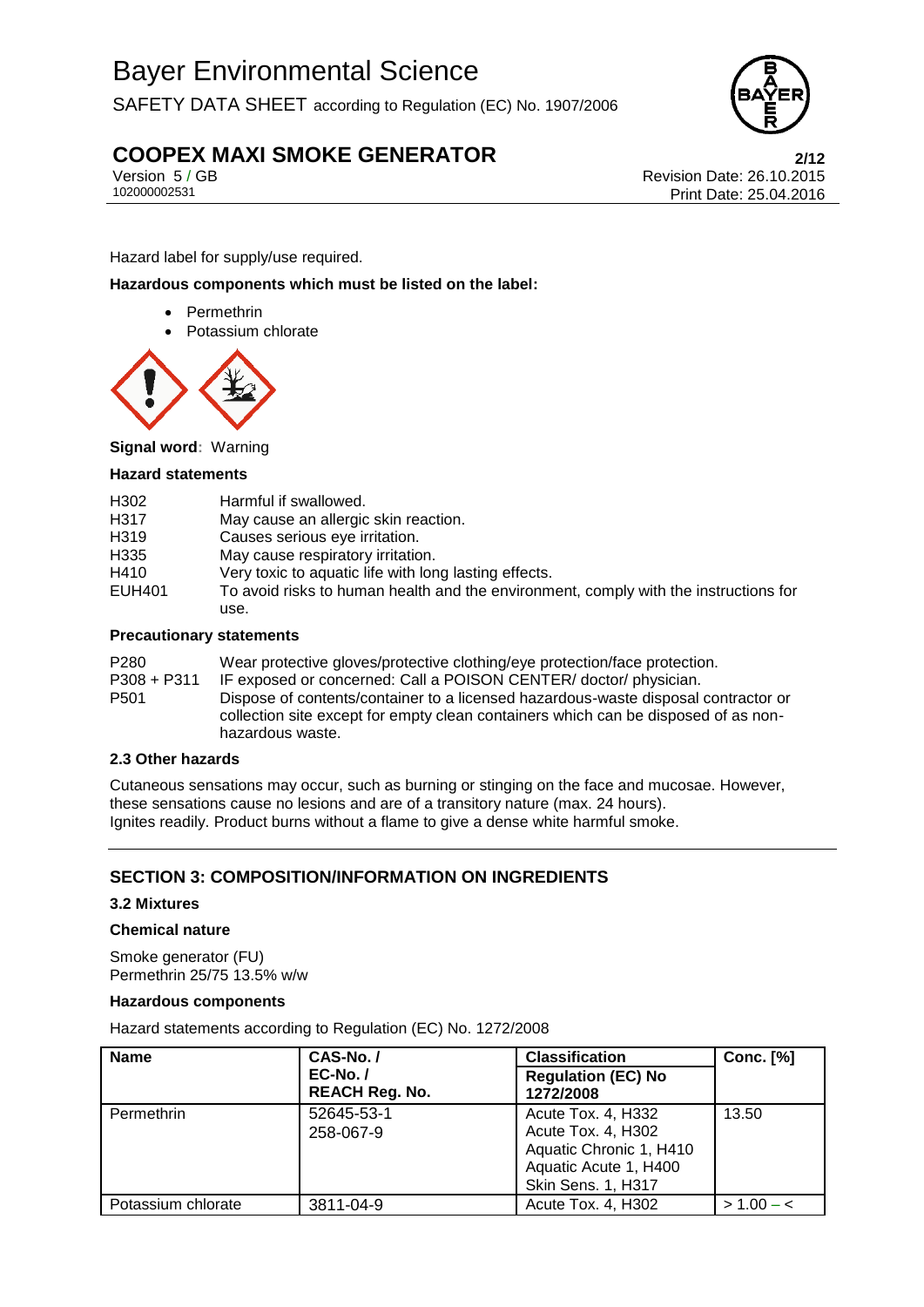SAFETY DATA SHEET according to Regulation (EC) No. 1907/2006



# **COOPEX MAXI SMOKE GENERATOR**<br>Version 5/GB<br>Revision Date: 26.10.2015

Version 5 / GB Revision Date: 26.10.2015 Print Date: 25.04.2016

|      | 223-289-7               | Acute Tox. 4, H332<br>Ox. Sol. 1, H271<br>Aquatic Chronic 2, H411 | 25.00  |
|------|-------------------------|-------------------------------------------------------------------|--------|
| Talc | 14807-96-6<br>238-877-9 | Not classified                                                    | > 1.00 |

#### **Further information**

| - ንድ.<br>Permethrin<br>52645-<br>.ხპ- |  | M-Factor:<br>,000<br>.000<br>(chronic)<br>(acute). |  |  |
|---------------------------------------|--|----------------------------------------------------|--|--|
| ___<br>______                         |  |                                                    |  |  |

Substances for which there are Community workplace exposure limits: Permethrin (52645-53-1)

For the full text of the H-Statements mentioned in this Section, see Section 16.

#### **SECTION 4: FIRST AID MEASURES**

#### **4.1 Description of first aid measures**

| <b>General advice</b>                                                          | Move out of dangerous area. Place and transport victim in stable<br>position (lying sideways). Remove contaminated clothing immediately<br>and dispose of safely.                                                                                                                                                                                                                                                                               |  |  |
|--------------------------------------------------------------------------------|-------------------------------------------------------------------------------------------------------------------------------------------------------------------------------------------------------------------------------------------------------------------------------------------------------------------------------------------------------------------------------------------------------------------------------------------------|--|--|
| <b>Inhalation</b>                                                              | Move to fresh air. Keep patient warm and at rest. Call a physician or<br>poison control center immediately.                                                                                                                                                                                                                                                                                                                                     |  |  |
| <b>Skin contact</b>                                                            | Immediately wash with plenty of soap and water for at least 15<br>minutes. Warm water may increase the subjective severity of the<br>irritation/paresthesia. This is not a sign of systemic poisoning. In case<br>of skin irritation, application of oils or lotions containing vitamin E may<br>be considered. If symptoms persist, call a physician.                                                                                          |  |  |
| Eye contact                                                                    | Rinse immediately with plenty of water, also under the eyelids, for at<br>least 15 minutes. Remove contact lenses, if present, after the first 5<br>minutes, then continue rinsing eye. Warm water may increase the<br>subjective severity of the irritation/paresthesia. This is not a sign of<br>systemic poisoning. Apply soothing eye drops, if needed anaesthetic<br>eye drops. Get medical attention if irritation develops and persists. |  |  |
| Ingestion                                                                      | Rinse out mouth and give water in small sips to drink. Do NOT induce<br>vomiting. If swallowed, seek medical advice immediately and show this<br>container or label.                                                                                                                                                                                                                                                                            |  |  |
|                                                                                | 4.2 Most important symptoms and effects, both acute and delayed                                                                                                                                                                                                                                                                                                                                                                                 |  |  |
| <b>Symptoms</b>                                                                | Local:, Skin and eye paraesthesia which may be severe, Usually<br>transient with resolution within 24 hours, Skin, eye and mucous<br>membrane irritation, Cough, Sneezing                                                                                                                                                                                                                                                                       |  |  |
|                                                                                | Systemic:, Discomfort in the chest, Tachycardia, Hypotension, Nausea,<br>Abdominal pain, Diarrhoea, Vomiting, Dizziness, Blurred vision,<br>Headache, Anorexia, Somnolence, Coma, Convulsions, Tremors,<br>Prostration, Airway hyperreaction, Pulmonary oedema, Palpitation,<br>Muscular fasciculation, Apathy                                                                                                                                  |  |  |
| 4.3 Indication of any immediate medical attention and special treatment needed |                                                                                                                                                                                                                                                                                                                                                                                                                                                 |  |  |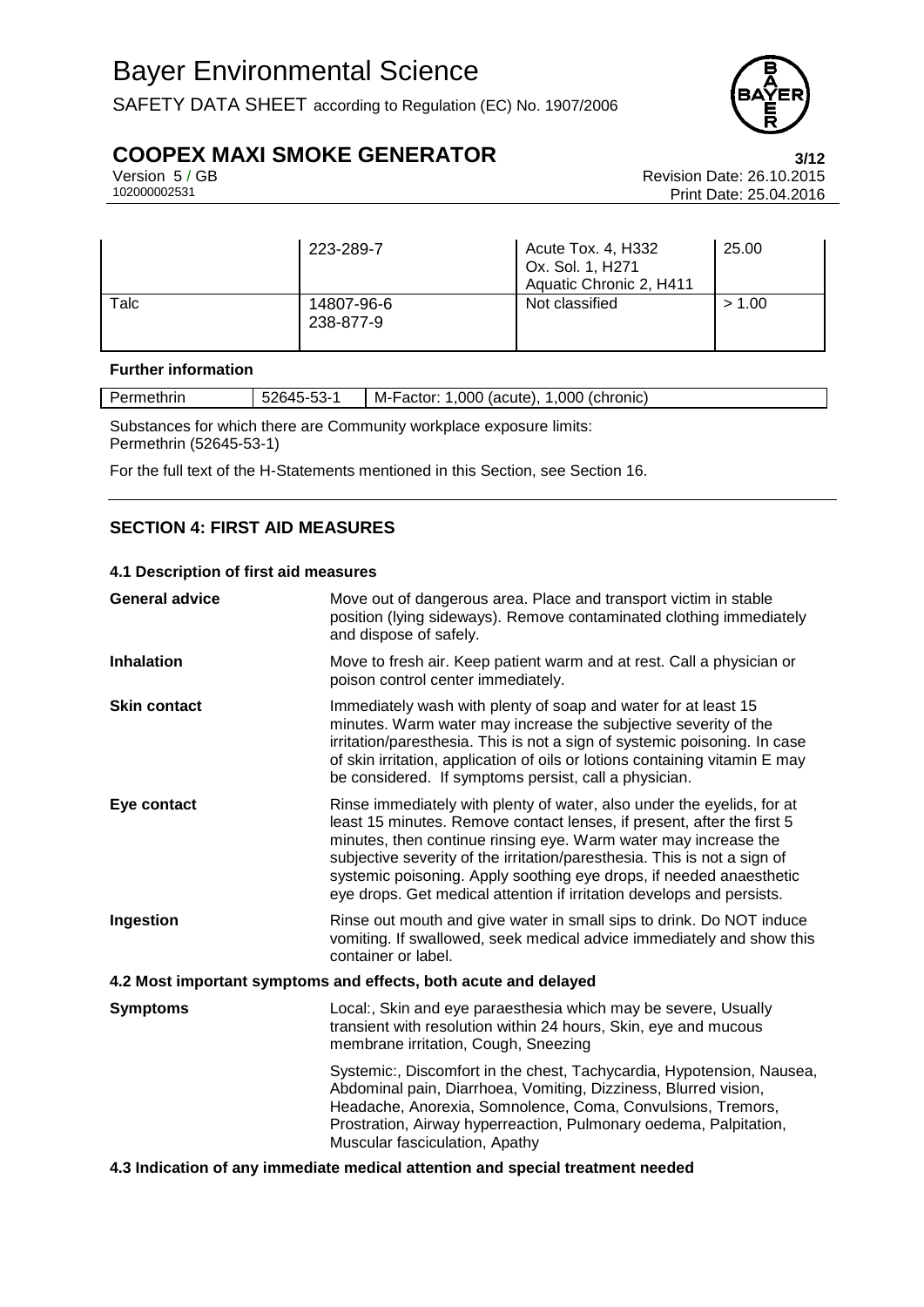SAFETY DATA SHEET according to Regulation (EC) No. 1907/2006



# **COOPEX MAXI SMOKE GENERATOR**<br>Version 5/GB<br>Revision Date: 26.10.2015

| <b>Risks</b>     | This product contains a pyrethroid. Pyrethroid poisoning should not be<br>confused with carbamate or organophosphate poisoning.                                                                                                                                                                                                                                                                                                                                                                                                                                                                                                                                                                                                        |
|------------------|----------------------------------------------------------------------------------------------------------------------------------------------------------------------------------------------------------------------------------------------------------------------------------------------------------------------------------------------------------------------------------------------------------------------------------------------------------------------------------------------------------------------------------------------------------------------------------------------------------------------------------------------------------------------------------------------------------------------------------------|
| <b>Treatment</b> | Systemic treatment: Initial treatment: symptomatic. Monitor: respiratory<br>and cardiac functions. In case of ingestion gastric lavage should be<br>considered in cases of significant ingestions only within the first 2<br>hours. However, the application of activated charcoal and sodium<br>sulphate is always advisable. Keep respiratory tract clear. Oxygen or<br>artificial respiration if needed. In case of convulsions, a<br>benzodiazepine (e.g. diazepam) should be given according to standard<br>regimens. If not effective, phenobarbital may be used.<br>Contraindication: atropine. Contraindication: derivatives of adrenaline.<br>There is no specific antidote. Recovery is spontaneous and without<br>sequelae. |

#### **SECTION 5: FIREFIGHTING MEASURES**

| 5.1 Extinguishing media                                         |                                                                                                                                                                                                                           |
|-----------------------------------------------------------------|---------------------------------------------------------------------------------------------------------------------------------------------------------------------------------------------------------------------------|
| <b>Suitable</b>                                                 | Use water spray, alcohol-resistant foam, dry chemical or carbon<br>dioxide.                                                                                                                                               |
| <b>Unsuitable</b>                                               | High volume water jet                                                                                                                                                                                                     |
| 5.2 Special hazards arising<br>from the substance or<br>mixture | Dangerous gases are evolved in the event of a fire., Contains<br>potassium chlorate which is classified as an oxidising agent.                                                                                            |
| 5.3 Advice for firefighters                                     |                                                                                                                                                                                                                           |
| <b>Special protective</b><br>equipment for fire-fighters        | In the event of fire and/or explosion do not breathe fumes. In the event<br>of fire, wear self-contained breathing apparatus.                                                                                             |
| <b>Further information</b>                                      | Remove product from areas of fire, or otherwise cool containers with<br>water in order to avoid pressure being built up due to heat. Whenever<br>possible, contain fire-fighting water by diking area with sand or earth. |

#### **SECTION 6: ACCIDENTAL RELEASE MEASURES**

**6.1 Personal precautions, protective equipment and emergency procedures**

| <b>Precautions</b>                      | Avoid dust formation. Avoid contact with spilled product or<br>contaminated surfaces. Use personal protective equipment. Remove<br>all sources of ignition.                                                                                                                               |
|-----------------------------------------|-------------------------------------------------------------------------------------------------------------------------------------------------------------------------------------------------------------------------------------------------------------------------------------------|
| <b>6.2 Environmental</b><br>precautions | Do not allow to get into surface water, drains and ground water. If<br>spillage enters drains leading to sewage works inform local water<br>company immediately. If spillage enters rivers or watercourses, inform<br>the Environment Agency (emergency telephone number 0800<br>807060). |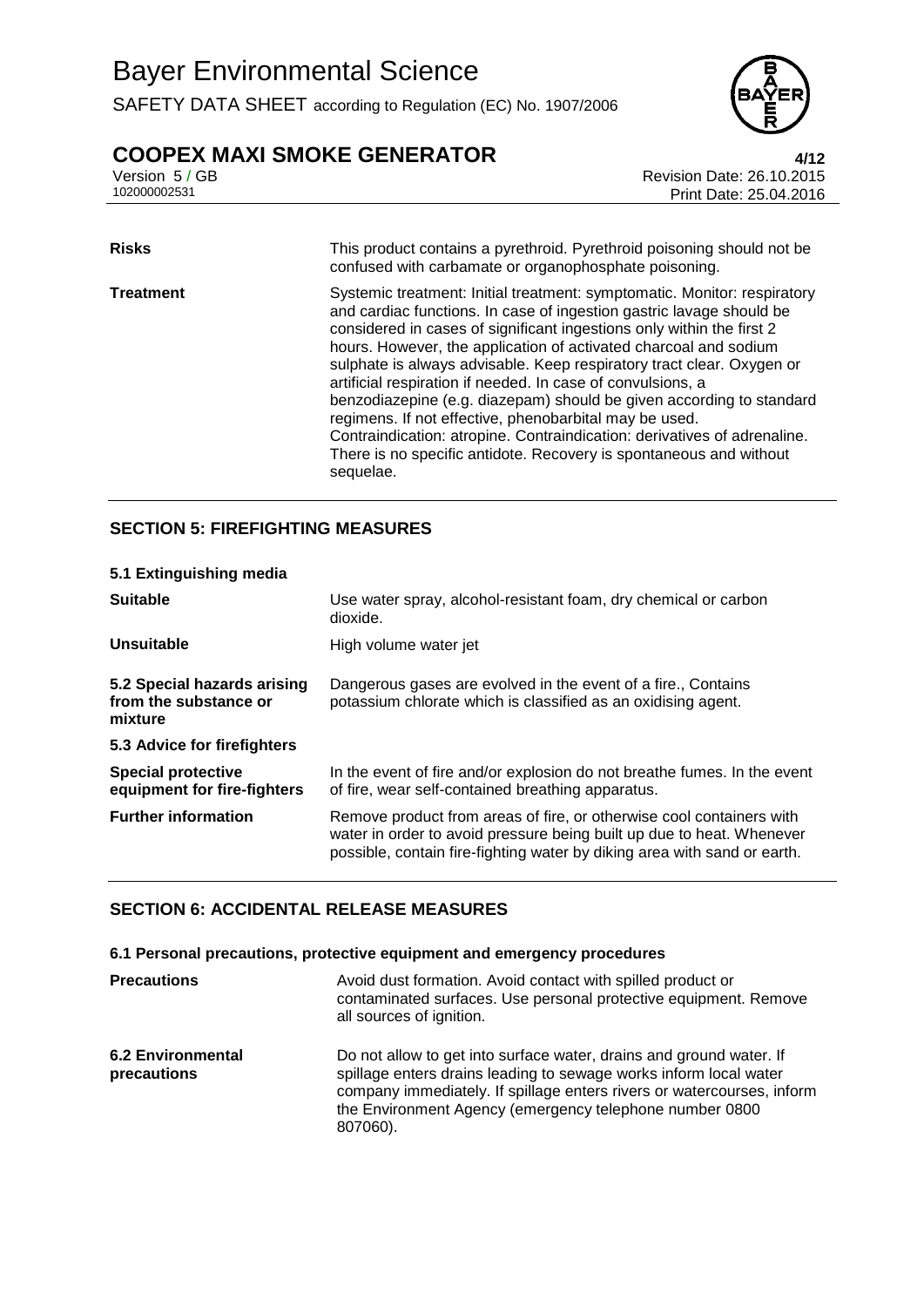SAFETY DATA SHEET according to Regulation (EC) No. 1907/2006



# **COOPEX MAXI SMOKE GENERATOR**<br>Version 5/GB<br>Revision Date: 26.10.2015

Version 5 / GB Revision Date: 26.10.2015 Print Date: 25.04.2016

#### **6.3 Methods and materials for containment and cleaning up**

| Methods for cleaning up            | The nature of this product, when contained in commercial packs,<br>makes spillage unlikely. However, if significant amounts are spilled<br>nevertheless, the following advice is applicable. Sweep up or vacuum<br>up spillage and collect in suitable container for disposal. Avoid dust<br>formation. Clean floors and contaminated objects with plenty of water. |
|------------------------------------|---------------------------------------------------------------------------------------------------------------------------------------------------------------------------------------------------------------------------------------------------------------------------------------------------------------------------------------------------------------------|
| <b>Additional advice</b>           | Check also for any local site procedures.                                                                                                                                                                                                                                                                                                                           |
| 6.4 Reference to other<br>sections | Information regarding safe handling, see section 7.<br>Information regarding personal protective equipment, see section 8.<br>Information regarding waste disposal, see section 13.                                                                                                                                                                                 |

#### **SECTION 7: HANDLING AND STORAGE**

| 7.1 Precautions for safe handling                         |                                                                                                                                                                                                                                                                                                      |  |  |
|-----------------------------------------------------------|------------------------------------------------------------------------------------------------------------------------------------------------------------------------------------------------------------------------------------------------------------------------------------------------------|--|--|
| Advice on safe handling                                   | Avoid dust formation. Use only in area provided with appropriate<br>exhaust ventilation.                                                                                                                                                                                                             |  |  |
| <b>Advice on protection</b><br>against fire and explosion | Dust may form explosive mixture in air. Keep away from heat and<br>sources of ignition.                                                                                                                                                                                                              |  |  |
| <b>Hygiene measures</b>                                   | Avoid contact with skin, eyes and clothing. Keep working clothes<br>separately. Wash hands before breaks and immediately after handling<br>the product. Remove soiled clothing immediately and clean thoroughly<br>before using again. Garments that cannot be cleaned must be<br>destroyed (burnt). |  |  |
|                                                           | 7.2 Conditions for safe storage, including any incompatibilities                                                                                                                                                                                                                                     |  |  |
| <b>Requirements for storage</b><br>areas and containers   | Keep containers tightly closed in a dry, cool and well-ventilated place.<br>Store in original container. Store in a place accessible by authorized<br>persons only. Keep away from direct sunlight.                                                                                                  |  |  |
| Advice on common storage                                  | Keep away from food, drink and animal feedingstuffs.                                                                                                                                                                                                                                                 |  |  |
| <b>Suitable materials</b>                                 | Polyethylene film within an outer package                                                                                                                                                                                                                                                            |  |  |
| 7.3 Specific end uses                                     | Refer to the label and/or leaflet.                                                                                                                                                                                                                                                                   |  |  |

#### **SECTION 8: EXPOSURE CONTROLS/PERSONAL PROTECTION**

#### **8.1 Control parameters**

| <b>Components</b>          | CAS-No.    | <b>Control parameters</b> | <b>Update</b> | <b>Basis</b> |
|----------------------------|------------|---------------------------|---------------|--------------|
| Permethrin                 | 52645-53-1 | 1 $mg/m3$<br>(TWA)        | 12 2011       | EH40 WEL     |
| Permethrin                 | 52645-53-1 | 1 mg/m $3$<br>(TWA)       | 12 2009       | EU ELV       |
| Permethrin                 | 52645-53-1 | $10$ mg/m $3$<br>(TWA)    |               | OES BCS*     |
| Talc<br>(Respirable dust.) | 14807-96-6 | 1 $mg/m3$<br>(TWA)        | 12 2011       | EH40 WEL     |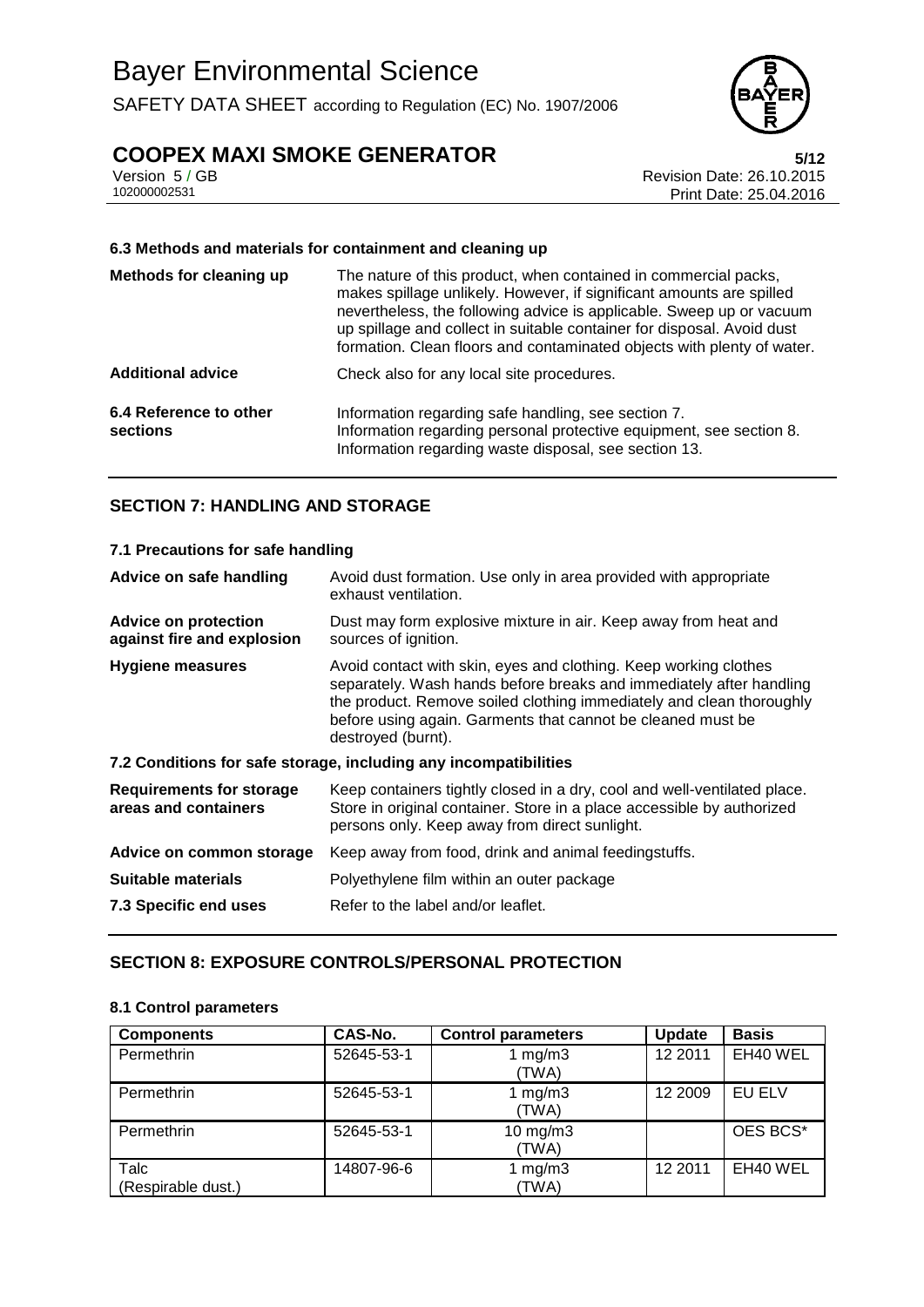SAFETY DATA SHEET according to Regulation (EC) No. 1907/2006

# **COOPEX MAXI SMOKE GENERATOR**<br>Version 5/GB<br>Revision Date: 26.10.2015

Version 5 / GB Revision Date: 26.10.2015 Print Date: 25.04.2016

\*OES BCS: Internal Bayer CropScience "Occupational Exposure Standard"

#### **8.2 Exposure controls**

**Refer to COSHH assessment (Control of Substances Hazardous to Health (Amendment) Regulations 2004). Engineering controls should be used in preference to personal protective equipment wherever practicable. Refer also to COSHH Essentials.**

#### **Personal protective equipment**

In normal use and handling conditions please refer to the label and/or leaflet. In all other cases the following recommendations would apply.

| <b>Respiratory protection</b> | Wear respirator with a particle filter mask (protection factor 4)<br>conforming to European norm EN149FFP1 or equivalent.<br>Respiratory protection should only be used to control residual risk of<br>short duration activities, when all reasonably practicable steps have<br>been taken to reduce exposure at source e.g. containment and/or<br>local extract ventilation. Always follow respirator manufacturer's<br>instructions regarding wearing and maintenance. |                                                                                                                                                                                                                                                                                                                                                                                                                                                                                                                                                                                               |
|-------------------------------|--------------------------------------------------------------------------------------------------------------------------------------------------------------------------------------------------------------------------------------------------------------------------------------------------------------------------------------------------------------------------------------------------------------------------------------------------------------------------|-----------------------------------------------------------------------------------------------------------------------------------------------------------------------------------------------------------------------------------------------------------------------------------------------------------------------------------------------------------------------------------------------------------------------------------------------------------------------------------------------------------------------------------------------------------------------------------------------|
| <b>Hand protection</b>        | contact time.<br>drinking, smoking or using the toilet.<br>Material<br>Rate of permeability<br>Glove thickness<br>Protective index<br><b>Directive</b>                                                                                                                                                                                                                                                                                                                   | Please observe the instructions regarding permeability and<br>breakthrough time which are provided by the supplier of the gloves.<br>Also take into consideration the specific local conditions under which<br>the product is used, such as the danger of cuts, abrasion, and the<br>Wash gloves when contaminated. Dispose of when contaminated<br>inside, when perforated or when contamination on the outside cannot<br>be removed. Wash hands frequently and always before eating,<br>Nitrile rubber<br>> 480 min<br>$> 0.4$ mm<br>Class 6<br>Protective gloves complying with EN<br>374. |
| Eye protection                | Wear goggles (conforming to $EN166$ , Field of Use = 5 or equivalent).                                                                                                                                                                                                                                                                                                                                                                                                   |                                                                                                                                                                                                                                                                                                                                                                                                                                                                                                                                                                                               |
| Skin and body protection      | Wear standard coveralls and Category 3 Type 4 suit.<br>If there is a risk of significant exposure, consider a higher protective<br>type suit.<br>Wear two layers of clothing wherever possible. Polyester/cotton or<br>cotton overalls should be worn under chemical protection suit and<br>should be professionally laundered frequently.                                                                                                                               |                                                                                                                                                                                                                                                                                                                                                                                                                                                                                                                                                                                               |

### **SECTION 9: PHYSICAL AND CHEMICAL PROPERTIES**

**9.1 Information on basic physical and chemical properties**

| Form                 | powder               |
|----------------------|----------------------|
| <b>Colour</b>        | white to light beige |
| Odour                | characteristic       |
| Ignition temperature | >130 °C              |
| <b>Bulk density</b>  | ca. 940 kg/m3        |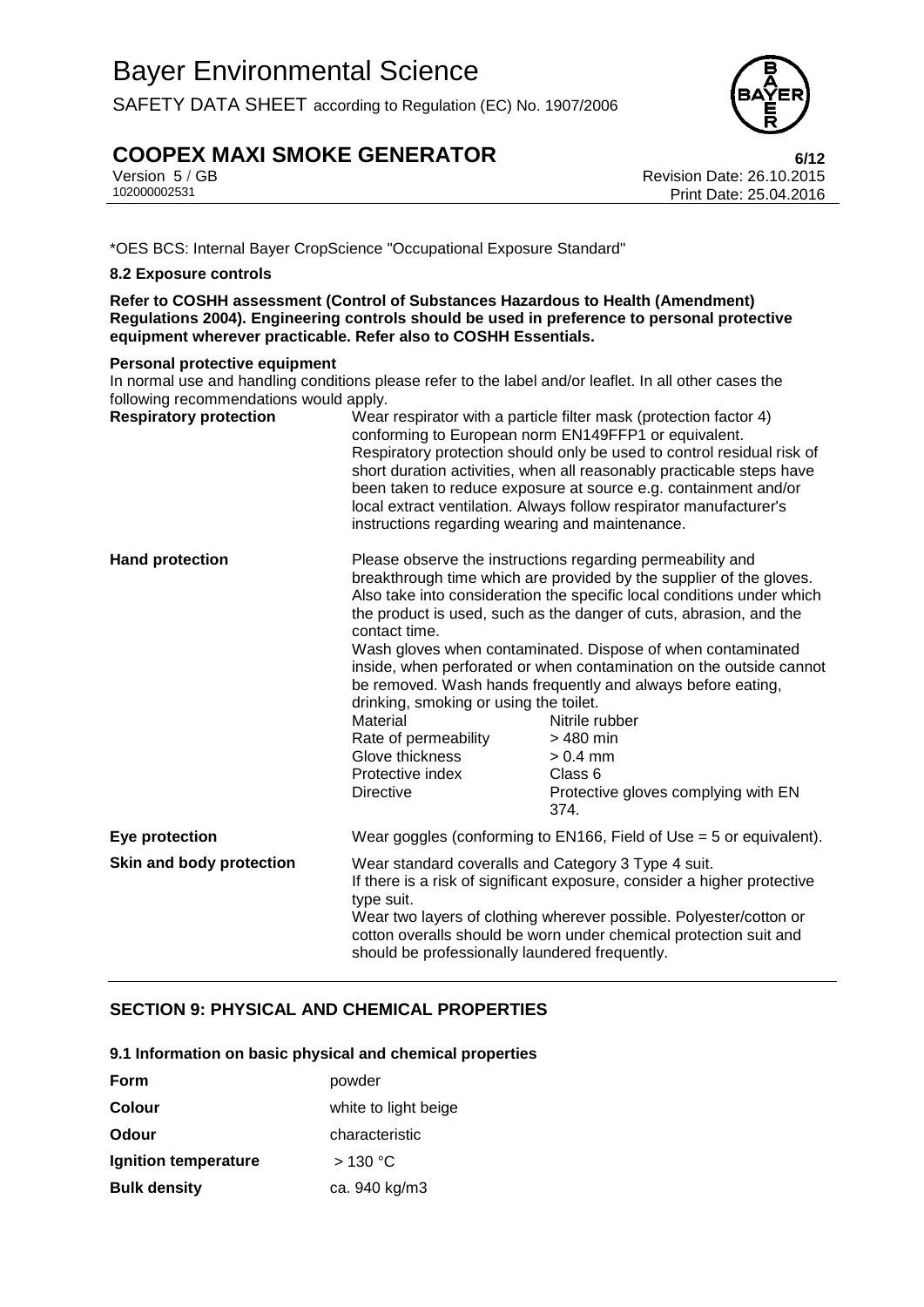SAFETY DATA SHEET according to Regulation (EC) No. 1907/2006



# **COOPEX MAXI SMOKE GENERATOR**<br>**Persion 5/GB** Revision Date: 26.10.2015

Version 5 / GB Revision Date: 26.10.2015 Print Date: 25.04.2016

| <b>Water solubility</b>     | partly soluble                                                         |
|-----------------------------|------------------------------------------------------------------------|
| <b>Oxidizing properties</b> | Contains potassium chlorate which is classified as an oxidising agent. |
| 9.2 Other information       | Further safety related physical-chemical data are not known.           |

### **SECTION 10: STABILITY AND REACTIVITY**

| 10.1 Reactivity                            |                                                                                         |
|--------------------------------------------|-----------------------------------------------------------------------------------------|
| <b>Thermal decomposition</b>               | Stable under normal conditions.                                                         |
| <b>10.2 Chemical stability</b>             | Stable under recommended storage conditions.                                            |
| 10.3 Possibility of<br>hazardous reactions | No hazardous reactions when stored and handled according to<br>prescribed instructions. |
| 10.4 Conditions to avoid                   | Extremes of temperature and direct sunlight.<br>Heat, flames and sparks.                |
| 10.5 Incompatible materials                | Store only in the original container.                                                   |
| 10.6 Hazardous<br>decomposition products   | No decomposition products expected under normal conditions of use.                      |

### **SECTION 11: TOXICOLOGICAL INFORMATION**

#### **11.1 Information on toxicological effects**

| <b>Acute oral toxicity</b>       | LD50 (rat) ca. 2,000 mg/kg                                                                                                  |
|----------------------------------|-----------------------------------------------------------------------------------------------------------------------------|
| <b>Acute inhalation toxicity</b> | $LC50$ (rat) > 4.2 mg/l<br>Exposure time: 4 h<br>Highest attainable concentration.<br>Irritating to respiratory system.     |
| <b>Acute dermal toxicity</b>     | $ATE > 2,000$ mg/kg<br>ATE – acute toxicity estimate                                                                        |
| <b>Skin irritation</b>           | No skin irritation (rabbit)                                                                                                 |
| <b>Eye irritation</b>            | Irritating to eyes. (rabbit)                                                                                                |
| <b>Sensitisation</b>             | Sensitising (guinea pig)<br>Information given is based on data on the components and the<br>toxicology of similar products. |

#### **Assessment repeated dose toxicity**

Permethrin did not cause specific target organ toxicity in experimental animal studies.

#### **Assessment mutagenicity**

Permethrin was not mutagenic or genotoxic in a battery of in vitro and in vivo tests.

#### **Assessment carcinogenicity**

Permethrin caused at high dose levels an increased incidence of tumours in mice in the following organ(s): liver, Lungs. The mechanism that triggers tumours in rodents is not relevant for the low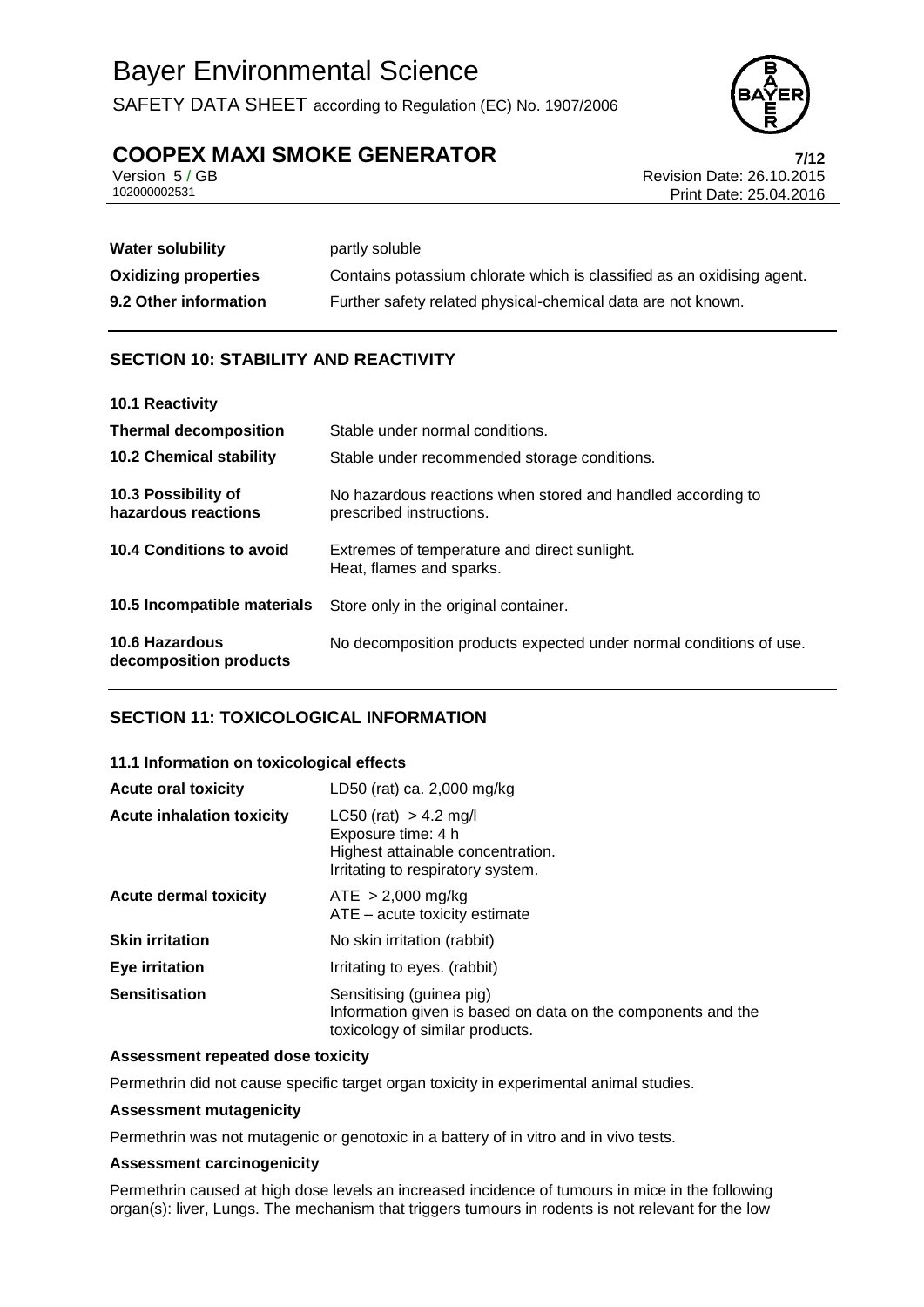SAFETY DATA SHEET according to Regulation (EC) No. 1907/2006



# **COOPEX MAXI SMOKE GENERATOR**<br>Version 5/GB<br>Revision Date: 26.10.2015

Version 5 / GB Revision Date: 26.10.2015 Print Date: 25.04.2016

exposures encountered under normal use conditions.

#### **Assessment toxicity to reproduction**

Permethrin did not cause reproductive toxicity in a two-generation study in rats.

#### **Assessment developmental toxicity**

Permethrin did not cause developmental toxicity in rats and rabbits.

#### **Further information**

Cutaneous sensations may occur, such as burning or stinging on the face and mucosae. However, these sensations cause no lesions and are of a transitory nature (max. 24 hours).

#### **SECTION 12: ECOLOGICAL INFORMATION**

| 12.1 Toxicity                               |                                                                                                                                                                                               |  |
|---------------------------------------------|-----------------------------------------------------------------------------------------------------------------------------------------------------------------------------------------------|--|
| <b>Toxicity to fish</b>                     | LC50 (Poecilia reticulata (guppy)) 0.0076 mg/l<br>Exposure time: 96 h<br>The value mentioned relates to the active ingredient permethrin.                                                     |  |
| <b>Toxicity to aquatic</b><br>invertebrates | EC50 (Daphnia magna (Water flea)) 0.00017 mg/l<br>Exposure time: 48 h<br>The value mentioned relates to the active ingredient permethrin.                                                     |  |
| <b>Toxicity to aquatic plants</b>           | EC50 (Raphidocelis subcapitata (freshwater green alga)) 0.497 mg/l<br>Exposure time: 96 h<br>The value mentioned relates to the active ingredient permethrin.                                 |  |
| 12.2 Persistence and degradability          |                                                                                                                                                                                               |  |
| <b>Biodegradability</b>                     | Permethrin:<br>not rapidly biodegradable                                                                                                                                                      |  |
| <b>Koc</b>                                  | Permethrin: Koc: 100000                                                                                                                                                                       |  |
| 12.3 Bioaccumulative potential              |                                                                                                                                                                                               |  |
| <b>Bioaccumulation</b>                      | Permethrin: Bioconcentration factor (BCF) 300<br>Does not bioaccumulate.                                                                                                                      |  |
| 12.4 Mobility in soil                       |                                                                                                                                                                                               |  |
| <b>Mobility in soil</b>                     | Permethrin: Immobile in soil                                                                                                                                                                  |  |
| 12.5 Results of PBT and vPvB assessment     |                                                                                                                                                                                               |  |
| <b>PBT and vPvB assessment</b>              | Permethrin: This substance is not considered to be persistent,<br>bioaccumulative and toxic (PBT). This substance is not considered to be<br>very persistent and very bioaccumulative (vPvB). |  |
| 12.6 Other adverse effects                  |                                                                                                                                                                                               |  |
| <b>Additional ecological</b><br>information | No other effects to be mentioned.                                                                                                                                                             |  |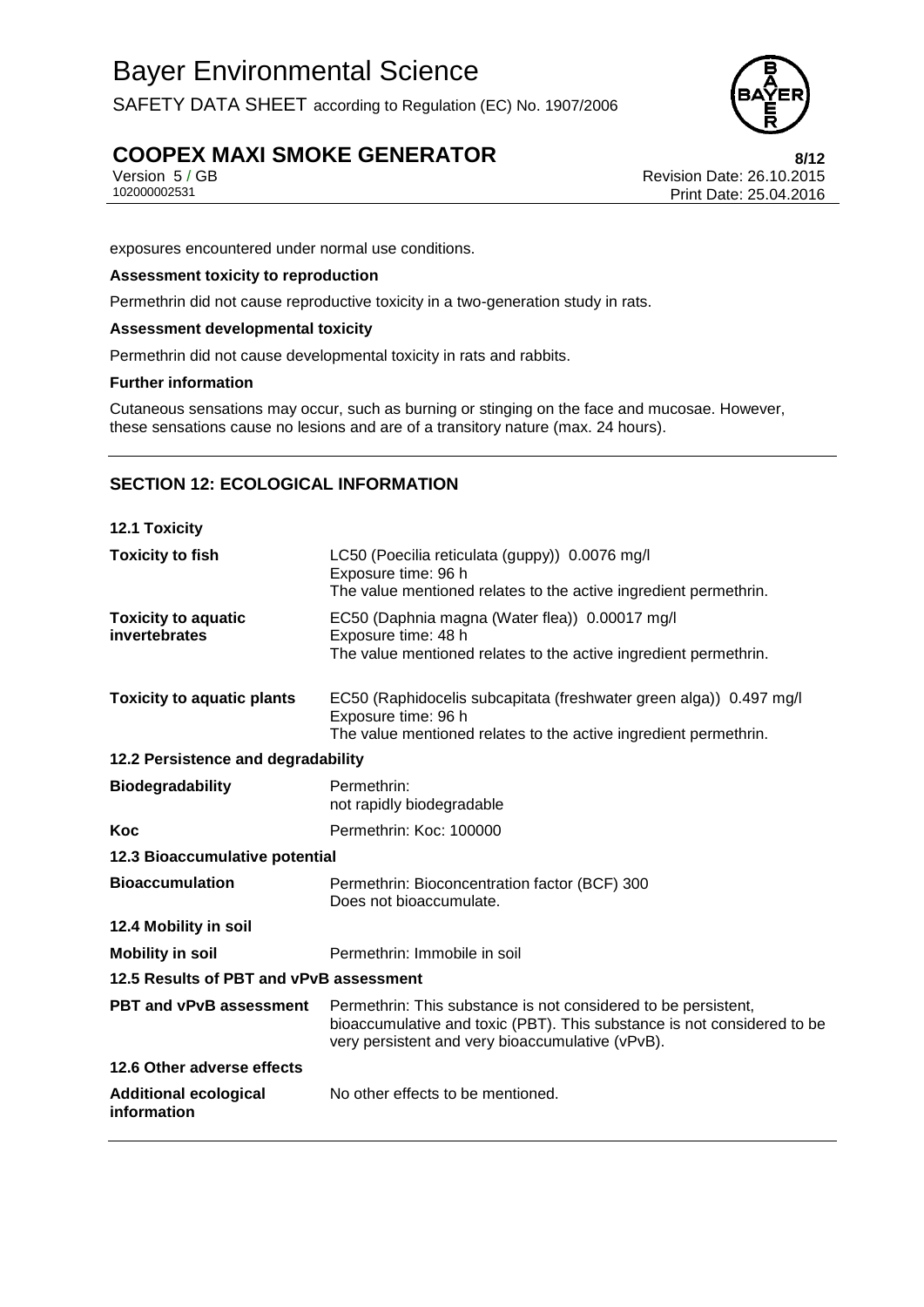SAFETY DATA SHEET according to Regulation (EC) No. 1907/2006



# **COOPEX MAXI SMOKE GENERATOR**<br>**Physical Date: 26.10.2015**<br>Revision Date: 26.10.2015

Version 5 / GB Revision Date: 26.10.2015 Print Date: 25.04.2016

### **SECTION 13: DISPOSAL CONSIDERATIONS**

#### **13.1 Waste treatment methods**

| <b>Product</b>                      | In accordance with current regulations and, if necessary, after<br>consultation with the site operator and/or with the responsible authority,<br>the product may be taken to a waste disposal site or incineration plant.<br>Advice may be obtained from the local waste regulation authority (part<br>of the Environment Agency in the UK).                                                                                                                   |
|-------------------------------------|----------------------------------------------------------------------------------------------------------------------------------------------------------------------------------------------------------------------------------------------------------------------------------------------------------------------------------------------------------------------------------------------------------------------------------------------------------------|
| <b>Contaminated packaging</b>       | Small containers $(< 10$ l or $< 10$ kg) should be rinsed thoroughly using<br>an integrated pressure rinsing device, or, by manually rinsing three<br>times.<br>Add washings to sprayer at time of filling.<br>Dispose of empty and cleaned packaging safely.<br>Large containers ( $> 25$ l or $> 25$ kg) should not be rinsed or re-used for<br>any other purpose.<br>Return large containers to supplier.<br>Follow advice on product label and/or leaflet. |
| Waste key for the unused<br>product | 02 01 08* agrochemical waste containing dangerous substances                                                                                                                                                                                                                                                                                                                                                                                                   |

#### **SECTION 14: TRANSPORT INFORMATION**

#### **ADR/RID/ADN**

| .                               |                                             |
|---------------------------------|---------------------------------------------|
| 14.1 UN number                  | 3077                                        |
| 14.2 Proper shipping name       | ENVIRONMENTALLY HAZARDOUS SUBSTANCE, SOLID, |
|                                 | N.O.S.                                      |
|                                 | (PERMETHRIN MIXTURE)                        |
| 14.3 Transport hazard class(es) | 9                                           |
| 14.4 Packing group              | Ш                                           |
| 14.5 Environm. Hazardous Mark   | YES                                         |
| Hazard no.                      | 90                                          |
| <b>Tunnel Code</b>              | F                                           |
|                                 |                                             |

This classification is in principle not valid for carriage by tank vessel on inland waterways. Please refer to the manufacturer for further information.

| 5.4.1.5.11.1                    |                                             |
|---------------------------------|---------------------------------------------|
| Segregation group according to  | IMDG SEGREGATION GROUP 4 - CHLORATES        |
| 14.5 Marine pollutant           | YES                                         |
| 14.4 Packing group              | Ш                                           |
| 14.3 Transport hazard class(es) | 9                                           |
|                                 | (PERMETHRIN MIXTURE)                        |
|                                 | N.O.S.                                      |
| 14.2 Proper shipping name       | ENVIRONMENTALLY HAZARDOUS SUBSTANCE, SOLID, |
| 14.1 UN number                  | 3077                                        |
|                                 |                                             |

| <b>IATA</b>    |      |
|----------------|------|
| 14.1 UN number | 3077 |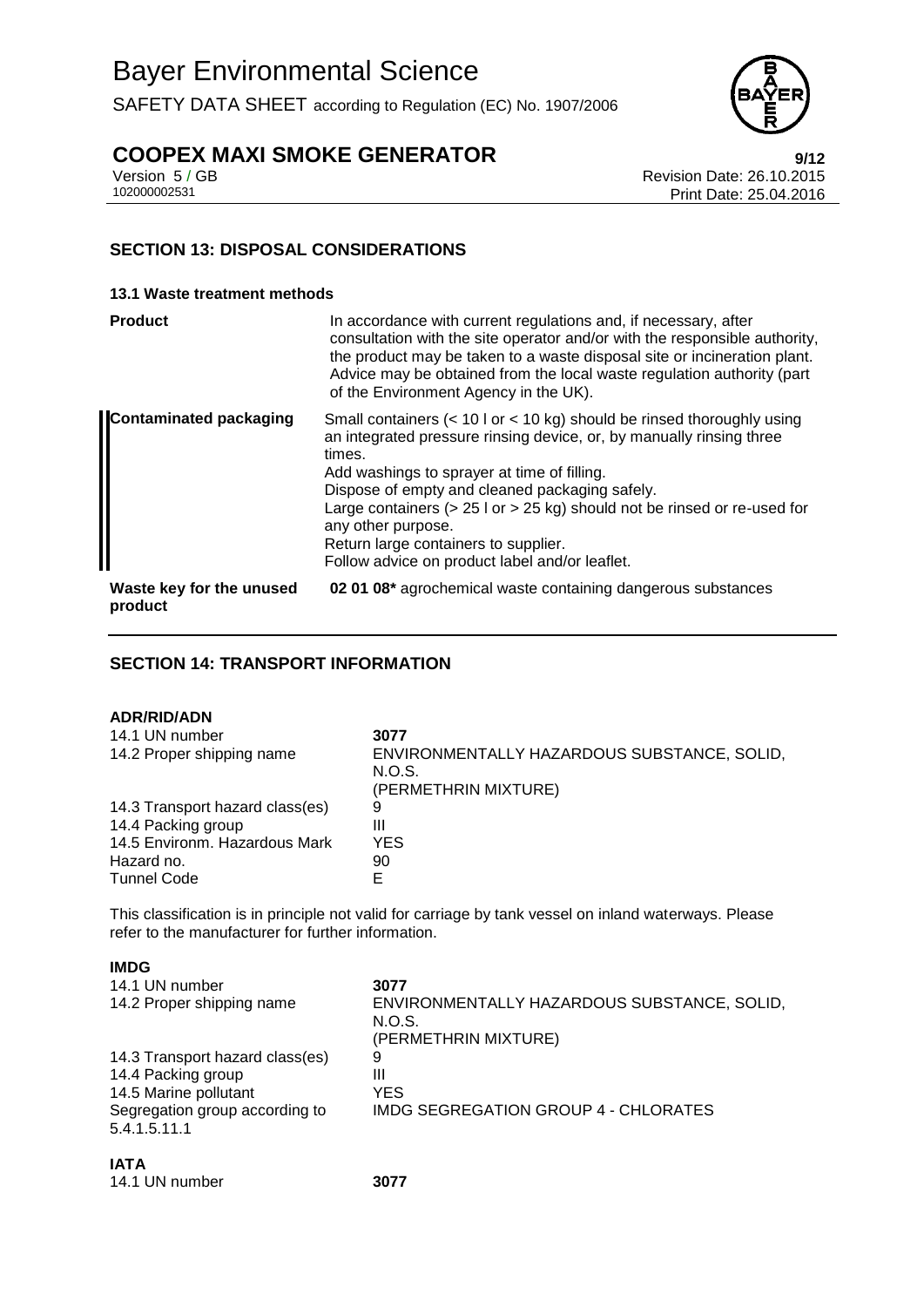SAFETY DATA SHEET according to Regulation (EC) No. 1907/2006



# **COOPEX MAXI SMOKE GENERATOR**<br>Version 5/GB<br>Revision Date: 26.10.2015

Version 5 / GB Revision Date: 26.10.2015 Print Date: 25.04.2016

| 14.2 Proper shipping name        | ENVIRONMENTALLY HAZARDOUS SUBSTANCE, SOLID,<br>N.O.S.<br>(PERMETHRIN MIXTURE) |
|----------------------------------|-------------------------------------------------------------------------------|
| 14.3 Transport hazard class(es)  | 9                                                                             |
| 14.4 Packing group               | Ш                                                                             |
| 14.5 Environm. Hazardous Mark    | <b>YES</b>                                                                    |
| <b>UK 'Carriage' Regulations</b> |                                                                               |
| 14.1 UN number                   | 3077                                                                          |
| 14.2 Proper shipping name        | ENVIRONMENTALLY HAZARDOUS SUBSTANCE, SOLID,<br>N.O.S.<br>(PERMETHRIN MIXTURE) |
| 14.3 Transport hazard class(es)  | 9                                                                             |
| 14.4 Packing group               | Ш                                                                             |
| 14.5 Environm. Hazardous Mark    | <b>YES</b>                                                                    |
| Emergency action code            | 2Z                                                                            |
|                                  |                                                                               |

#### **14.6 Special precautions for user**

See sections 6 to 8 of this Safety Data Sheet.

**14.7 Transport in bulk according to Annex II of MARPOL and the IBC Code** No transport in bulk according to the IBC Code.

### **SECTION 15: REGULATORY INFORMATION**

#### **15.1 Safety, health and environmental regulations/legislation specific for the substance or mixture**

#### **UK and Northern Ireland Regulatory References**

This material may be subject to some or all of the following regulations (and any subsequent amendments). Users must ensure that any uses and restrictions as indicated on the label and/or leaflet are followed.

#### **Transport**

Carriage of Dangerous Goods and Use of Transportable Pressure Equipment Regulations 2009 (SI 2009 No 1348)

Merchant Shipping (Dangerous Goods and Marine Pollutants) Regulations 1997 (SI 1997 No 2367) Air Navigation Dangerous Goods Regulations 2002 (SI 2002 No 2786)

#### **Supply and Use**

Chemical (Hazard Information and Packaging for Supply) Regulations 2009 (SI 2009 No 716) Chemical (Hazard Information and Packaging for Supply) (Northern Ireland) Regulations 2009 Control of Substances Hazardous to Health Regulations 2002 (SI 2002 No 2677) EH40 Occupational Exposure Limits - Table 1 List of approved workplace exposure limits Control of Pesticide Regulations 1986 Dangerous Substances and Explosive Atmospheres Regulations 2002

#### **Waste Treatment**

Environmental Protection Act 1990, Part II Environmental Protection (Duty of Care) Regulations 1991 The Waste Management Licensing Regulations 1994 (as amended) Hazardous Waste Regulations 2005 (Replacing Special Waste Regulations 1996 as amended) Landfill Directive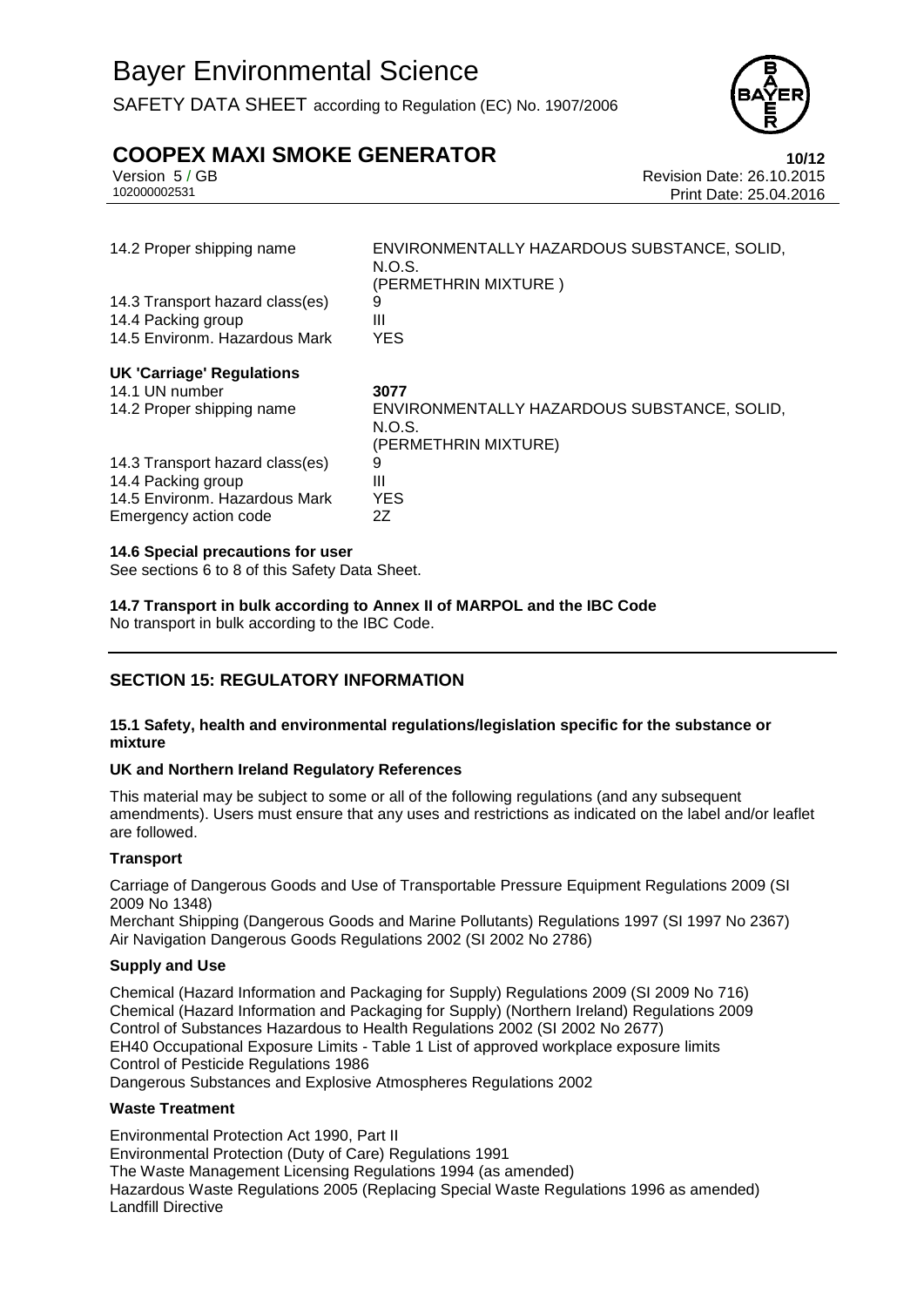SAFETY DATA SHEET according to Regulation (EC) No. 1907/2006



# **COOPEX MAXI SMOKE GENERATOR**<br>**11/12** Version 5/GB<br>Revision Date: 26.10.2015

Version 5 / GB Revision Date: 26.10.2015 Print Date: 25.04.2016

Regulation on Substances That Deplete the Ozone Layer 1994 (EEC/3093/94) Water Resources Act 1991 Anti-Pollution Works Regulations 1999

#### **Further information**

WHO-classification: III (Slightly hazardous)

#### **15.2 Chemical Safety Assessment**

A chemical safety assessment is not required.

#### **SECTION 16: OTHER INFORMATION**

#### **Text of the hazard statements mentioned in Section 3**

| H <sub>271</sub> | May cause fire or explosion; strong oxidiser.         |
|------------------|-------------------------------------------------------|
| H302             | Harmful if swallowed.                                 |
| H317             | May cause an allergic skin reaction.                  |
| H332             | Harmful if inhaled.                                   |
| H400             | Very toxic to aquatic life.                           |
| H410             | Very toxic to aquatic life with long lasting effects. |
| H411             | Toxic to aquatic life with long lasting effects.      |

Smoke generators are ready to use products contained in a plastic or aluminium container.

#### **Abbreviations and acronyms**

| <b>ADN</b>    | European Agreement concerning the International Carriage of Dangerous Goods by<br><b>Inland Waterways</b> |  |
|---------------|-----------------------------------------------------------------------------------------------------------|--|
| ADR.          | European Agreement concerning the International Carriage of Dangerous Goods by<br>Road                    |  |
| ATE           | Acute toxicity estimate (ATE)                                                                             |  |
| CAS-Nr.       | <b>Chemical Abstracts Service number</b>                                                                  |  |
| Conc.         | Concentration                                                                                             |  |
| EC-No.        | European community number                                                                                 |  |
| <b>ECx</b>    | Effective concentration to x %                                                                            |  |
| EH40 WEL      | Worker Exposure Limit                                                                                     |  |
| <b>EINECS</b> | European inventory of existing commercial substances                                                      |  |
| <b>ELINCS</b> | European list of notified chemical substances                                                             |  |
| EN            | European Standard                                                                                         |  |
| EU            | European Union                                                                                            |  |
| IATA          | International Air Transport Association                                                                   |  |
| <b>IBC</b>    | International Code for the Construction and Equipment of Ships Carrying Dangerous                         |  |
|               | Chemicals in Bulk (IBC Code)                                                                              |  |
| <b>ICx</b>    | Inhibition concentration to x %                                                                           |  |
| <b>IMDG</b>   | <b>International Maritime Dangerous Goods</b>                                                             |  |
| <b>LCx</b>    | Lethal concentration to x %                                                                               |  |
| <b>LDx</b>    | Lethal dose to $\times$ %                                                                                 |  |
| LOEC/LOEL     | Lowest observed effect concentration/level                                                                |  |
| <b>MARPOL</b> | MARPOL: International Convention for the prevention of marine pollution from ships                        |  |
| N.O.S.        | Not otherwise specified                                                                                   |  |
| NOEC/NOEL     | No observed effect concentration/level                                                                    |  |
| <b>OECD</b>   | Organization for Economic Co-operation and Development                                                    |  |
| <b>RID</b>    | Regulations concerning the International Carriage of Dangerous Goods by Rail                              |  |
| SI            | <b>Statutory Instrument</b>                                                                               |  |